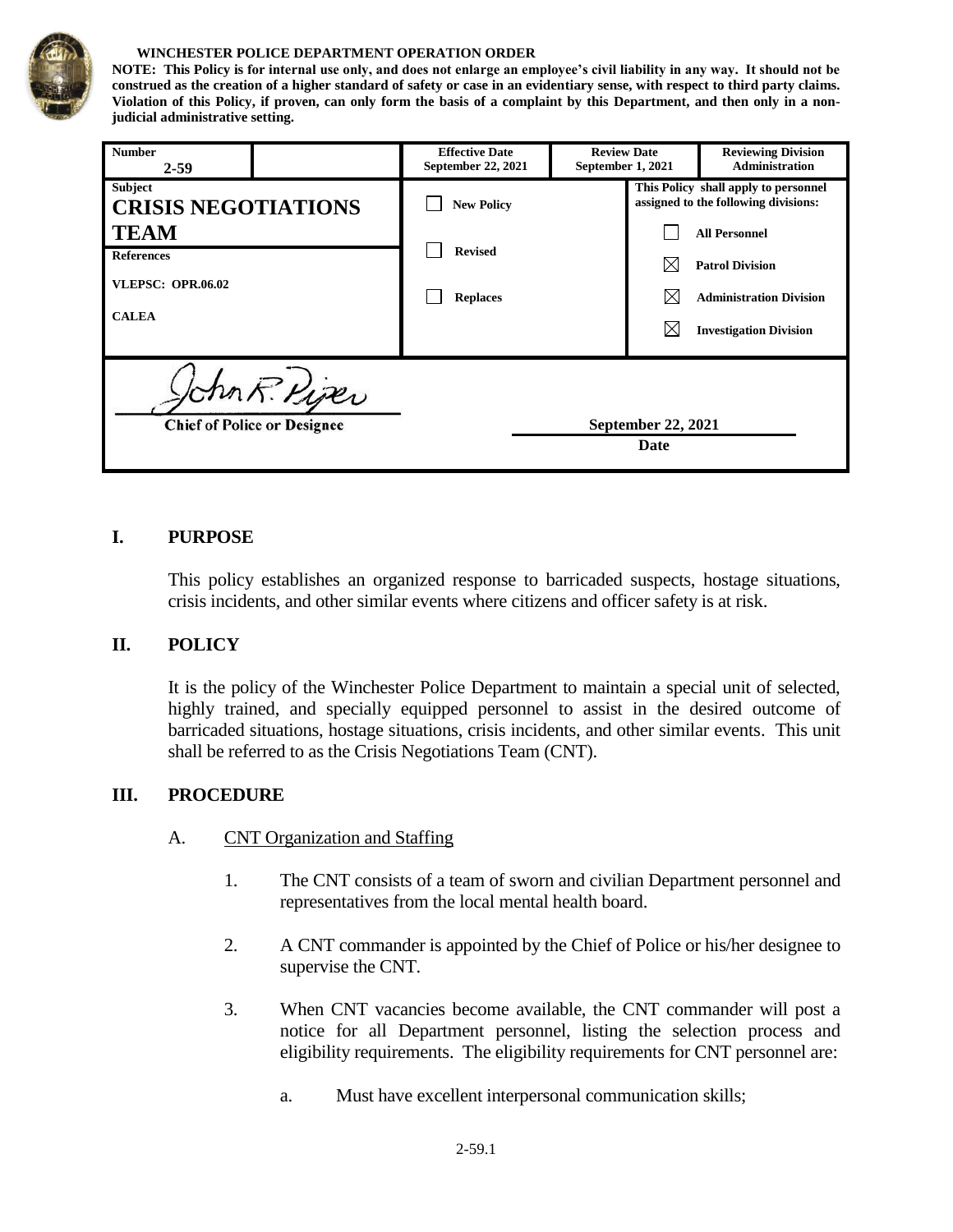- b. Must be able to excel in stressful and high-pressure situations;
- c. Must be a good listener and interviewer;
- d. Must have a calm and confident demeanor;
- e. Must work well in a team concept environment;
- f. Must be willing to attend initial training courses and regularly scheduled training classes;
- g. Must be a Department member in good standing with no grievable disciplinary action within the previous year. Nongrievable disciplinary action within the previous year will be considered during the selection process, but will not eliminate Department members from applying for this position; and
- h. Must be available for call outs assignments.

### B. CNT Commander

- 1. The CNT commander is responsible for team deployment, organizational assignment, training, equipment acquisition, and maintaining a CNT call out list.
- 2. All training is organized and documented by the CNT commander or his/her designee. The CNT commander will maintain all training records and coordinate training operations with the SWAT commander.
- 3. During incidents involving barricaded suspects, hostage situations, crisis situations, and other similar events where citizens and officer safety is at risk, the CNT commander will if needed:
	- a. Confer with the SWAT commander in the development of an action plan;
	- b. Provide updates on the negotiation process with the incident commander and SWAT commander;
	- c. Determine if a change in negotiators is needed based on time, conflict, or well being of the negotiator;
	- d. Notify the incident commander and SWAT commander when negotiations have failed or are not progressing; and
	- e. Complete and submit all required Department, FBI, and other necessary reports.